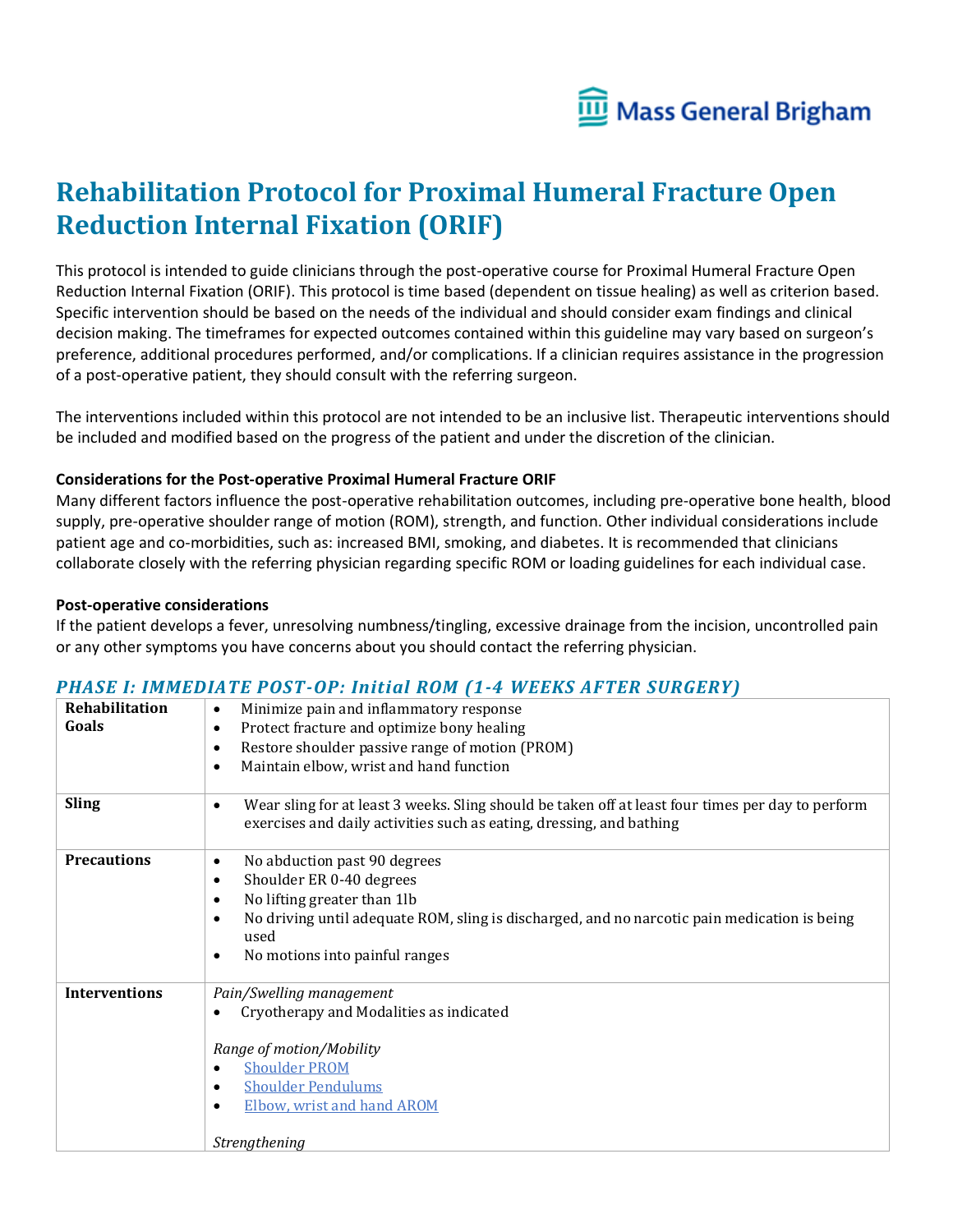|                                | <b>Ball squeezes</b><br>$\bullet$<br><b>Scapular retraction and mobility exercises</b><br>$\bullet$                                                                                           |
|--------------------------------|-----------------------------------------------------------------------------------------------------------------------------------------------------------------------------------------------|
| Criteria to<br><b>Progress</b> | Wean from sling at 4 weeks<br>٠<br>Adequate pain control<br>٠<br>Full elbow AROM<br>$\bullet$<br>Shoulder PROM flexion to 140 degrees, ER to 40 degrees, abduction to 90 degrees<br>$\bullet$ |

## *PHASE II: INTERMEDIATE POST-OP: AAROM and AROM (4-8 WEEKS AFTER SURGERY)*

| <b>Rehabilitation</b><br>Goals                                                                 | <b>Full shoulder PROM</b><br>$\bullet$<br>Initiate shoulder active assisted range and active range of motion (AAROM/AROM)<br>$\bullet$<br>Start active range of motion at 6weeks<br>$\bullet$<br>Initiate gentle elbow isotonic strengthening<br>$\bullet$<br>Initiate shoulder isometrics<br>$\bullet$<br>Minimize compensatory motions of involved upper extremity<br>$\bullet$<br>Encourage return to normal ADL's within lifting precautions<br>$\bullet$ |
|------------------------------------------------------------------------------------------------|---------------------------------------------------------------------------------------------------------------------------------------------------------------------------------------------------------------------------------------------------------------------------------------------------------------------------------------------------------------------------------------------------------------------------------------------------------------|
| <b>Precautions</b>                                                                             | No lifting greater than 2lbs before 6 weeks<br>$\bullet$<br>Start shoulder AROM at 6 weeks post-op<br>$\bullet$<br>No forceful end range over pressure to involved shoulder<br>$\bullet$<br>No isotonic strengthening of the shoulder<br>$\bullet$                                                                                                                                                                                                            |
| <b>Additional</b><br><b>Interventions</b><br>*Continue with<br>Phase I<br><i>interventions</i> | Range of motion/Mobility<br><b>AAROM</b><br>Lawn chair progression<br>$\bullet$<br>Table slides, rail slides, wall slides<br>$\bullet$<br>Pulleys<br>$\bullet$<br><b>AROM</b>                                                                                                                                                                                                                                                                                 |
|                                                                                                | <b>Supine shoulder AROM flexion</b><br>$\bullet$<br>Side-lying shoulder ER with towel roll under arm<br>$\bullet$<br>Side-lying shoulder abduction to 90°<br>$\bullet$<br>Side-lying shoulder flexion<br>$\bullet$<br>Low punch<br>$\bullet$                                                                                                                                                                                                                  |
|                                                                                                | Strengthening<br>Shoulder isometric flexion, Shoulder isometric extension, Shoulder isometric IR, Shoulder<br>$\bullet$<br>isometric ER<br><b>Biceps curls</b><br>$\bullet$<br><b>Triceps extension</b><br>٠<br><b>Prone Rows</b><br>$\bullet$                                                                                                                                                                                                                |
| Criteria to<br><b>Progress</b>                                                                 | <b>Full Shoulder PROM</b><br>$\bullet$<br>Full elbow AROM<br>$\bullet$<br>Adequate pain control<br>$\bullet$<br>Good tolerance to shoulder isometrics and elbow strengthening<br>$\bullet$                                                                                                                                                                                                                                                                    |

### *PHASE III: LATE POST-OP: Initial Strengthening (8-12 WEEKS AFTER SURGERY)*

| Rehabilitation | <b>Full shoulder AROM</b>       |
|----------------|---------------------------------|
| Goals          | Initiate shoulder strengthening |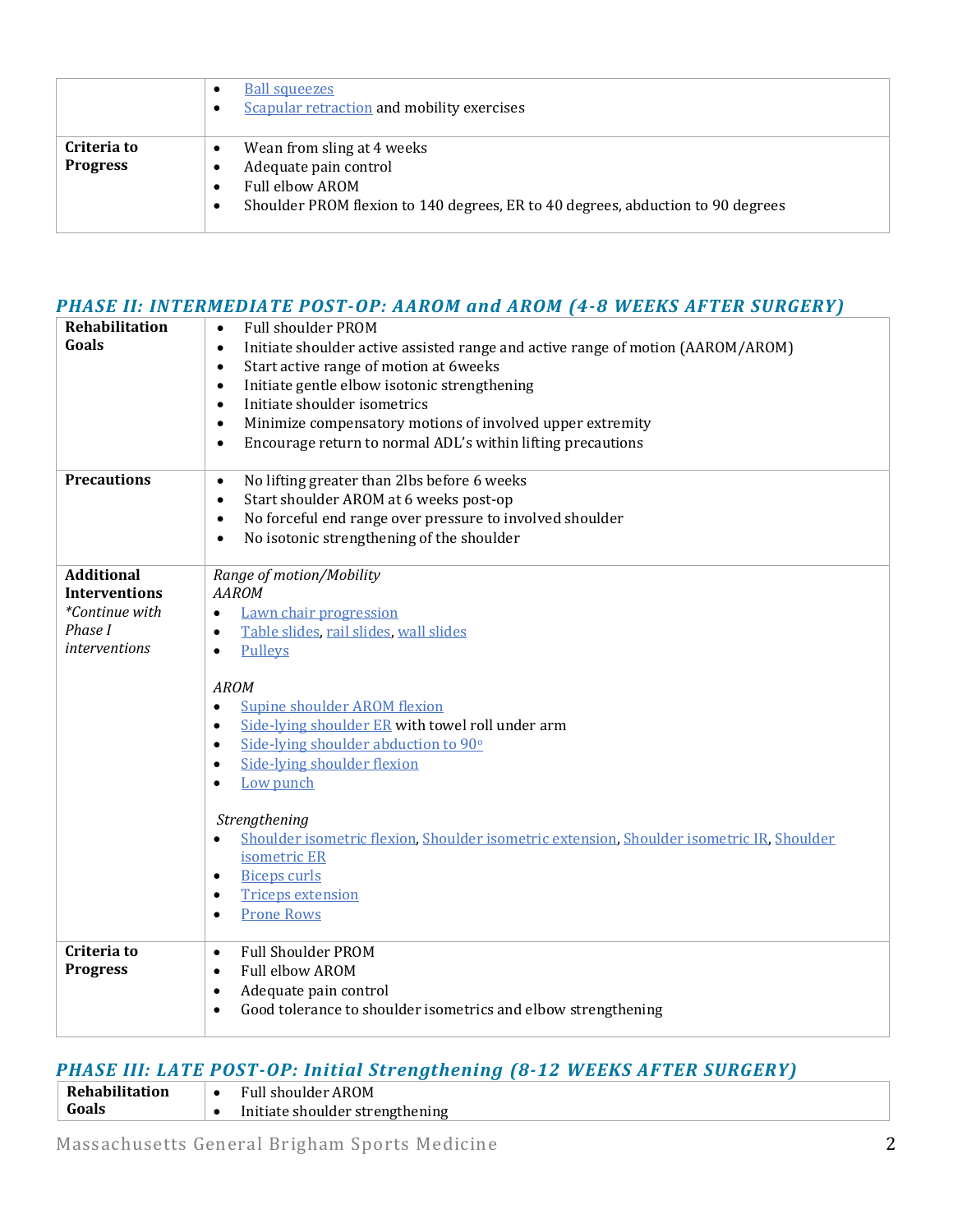|                                                                                                   | Progress elbow and wrist strengthening<br>$\bullet$<br>Adequate pain control<br>$\bullet$                                                                                                                                                                                                                                                                                                                                                                        |
|---------------------------------------------------------------------------------------------------|------------------------------------------------------------------------------------------------------------------------------------------------------------------------------------------------------------------------------------------------------------------------------------------------------------------------------------------------------------------------------------------------------------------------------------------------------------------|
| <b>Precautions</b>                                                                                | No lifting greater than 10lbs<br>$\bullet$<br>No painful or forceful stretching<br>$\bullet$<br>No excessive weight bearing on involved extremity<br>$\bullet$                                                                                                                                                                                                                                                                                                   |
| <b>Additional</b><br><b>Interventions</b><br>*Continue with<br>Phase I-II<br><i>Interventions</i> | Range of motion/Mobility<br><b>AAROM</b><br><b>Standing shoulder flexion with dowel</b><br>$\bullet$<br><b>Standing shoulder abduction with dowel</b><br>$\bullet$<br><b>AROM</b><br><b>Standing shoulder elevation</b><br>$\bullet$<br><b>Standing shoulder PNF diagonals</b><br>$\bullet$<br>Prone I, Prone Y, Prone T<br>$\bullet$<br>Stretching<br><b>Doorway Stretch</b><br>$\bullet$<br>Pec/biceps stretch<br>$\bullet$<br>Cross body stretch<br>$\bullet$ |
|                                                                                                   | Strengthening<br><b>Rows</b><br>$\bullet$<br>Straight arm pull-down<br>$\bullet$<br>Resisted shoulder ER, Resisted shoulder IR: neutral shoulder position<br>$\bullet$<br>Low punch with resistance<br>$\bullet$<br>Supine shoulder protraction<br>$\bullet$                                                                                                                                                                                                     |
| Criteria to<br><b>Progress</b>                                                                    | Full shoulder AROM with appropriate mechanics<br>$\bullet$<br>No pain or compensatory strategies with strengthening exercises<br>$\bullet$                                                                                                                                                                                                                                                                                                                       |

### *PHASE IV: Advanced Strengthening (12 WEEKS AFTER SURGERY)*

| <b>Rehabilitation</b><br>Goals | Progress shoulder strength with heavier resistance and compound movements<br>$\bullet$<br>Return to normal functional activities<br>$\bullet$<br>Continue to improve shoulder ROM if needed<br>$\bullet$ |
|--------------------------------|----------------------------------------------------------------------------------------------------------------------------------------------------------------------------------------------------------|
| <b>Additional</b>              | Strengthening                                                                                                                                                                                            |
| <b>Interventions</b>           | Rhythmic stabilizations<br>$\bullet$                                                                                                                                                                     |
| <i>*Continue with</i>          | <b>Push up progression: Wall, counter top, knees, high plank</b><br>$\bullet$                                                                                                                            |
| Phase II-III                   | High plank stability progression<br>$\bullet$                                                                                                                                                            |
| <i>interventions</i>           | <b>Scaption raises</b><br>٠                                                                                                                                                                              |
|                                | <b>Resisted shoulder diagonals</b><br>$\bullet$                                                                                                                                                          |
|                                | Resisted shoulder ER @ 90 deg, Resisted shoulder IR @ 90 deg<br>$\bullet$                                                                                                                                |
|                                | <b>Ouadruped stability progression</b><br>$\bullet$                                                                                                                                                      |
|                                | Shoulder plyometrics<br>$\bullet$                                                                                                                                                                        |
|                                | Interval return to sports training if appropriate<br>$\bullet$                                                                                                                                           |
|                                |                                                                                                                                                                                                          |
| Criteria to<br><b>Progress</b> | 80% or > strength of involved upper extremity compared to uninvolved arm with dynamometry<br>$\bullet$<br>testing                                                                                        |
|                                | No pain with progressive strengthening exercises<br>$\bullet$                                                                                                                                            |
|                                | Low level to no disability score on patient reported outcome measure (e.g. Quick DASH)<br>$\bullet$                                                                                                      |
|                                |                                                                                                                                                                                                          |

Revised 10/2021

Massachusetts General Brigham Sports Medicine 3